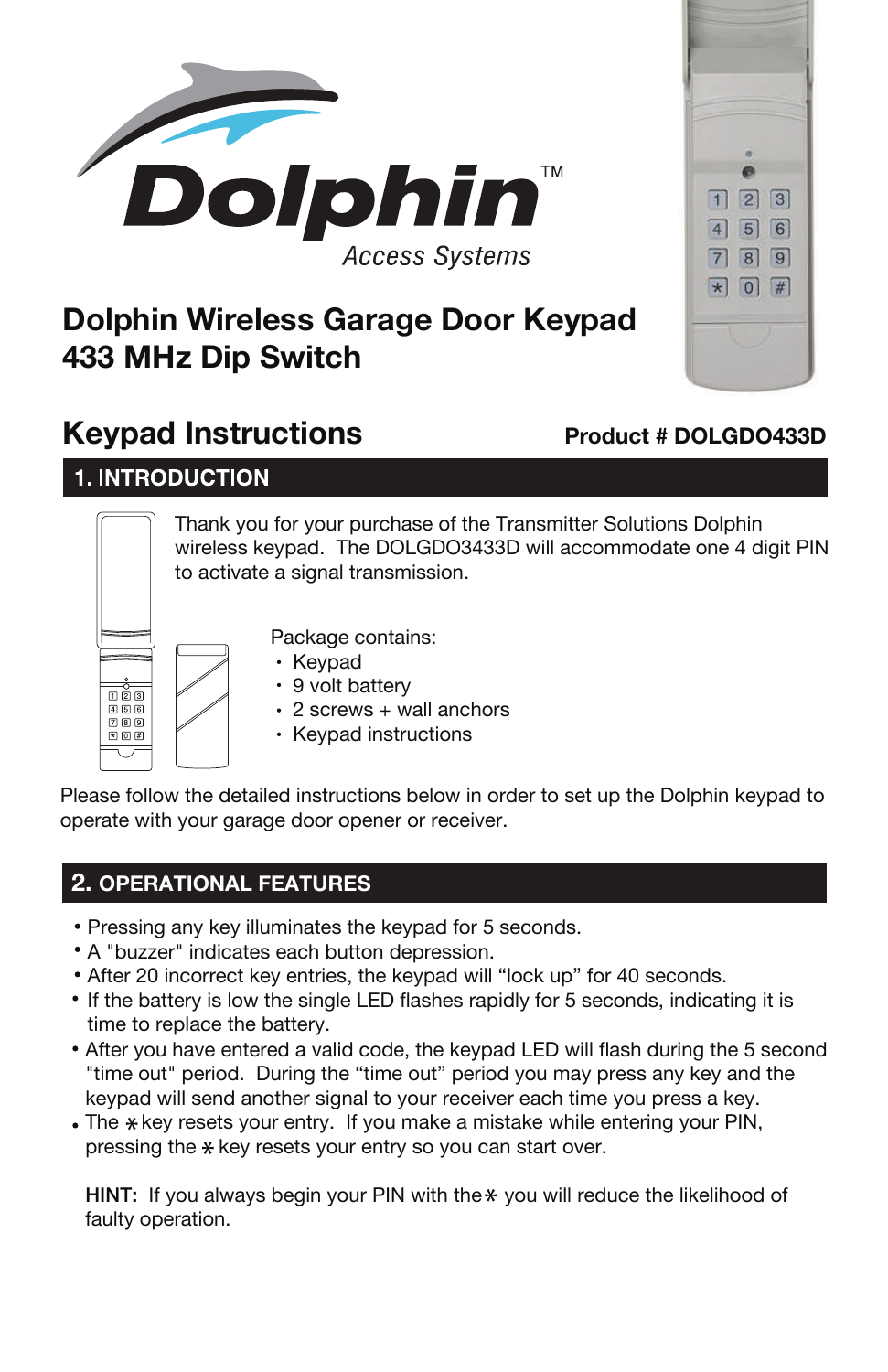## **3. PROGRAMMING YOUR NEW KEYPAD**

### **SET DIP SWITCHES**

 a. Set the DIP switches of the keypad to match the DIP switch settings of the receiver, or a functioning transmitter. (see Figure 4)

b. Enter  $*$  then the 4 digit PIN on the keypad, and then press  $#$  to activate the receiver. If you just purchased the keypad, the factory default 4-digit PIN is 1234. So please enter  $*1-2-3-4$  #. If the receiver does not operate, reverse the keypad DIP switches, and re-enter  $*$  1-2-3-4 #.

**TIP:** When you enter the correct code followed by #, the keypad LEDs flash slowly for 5 seconds. If you enter an incorrect code, the keypad LED will glow steady for 5 seconds.





**TIP:** When you have entered the programming mode of # # the small LED glows a steady red. When you complete the change of the PIN the small LED flashes twice quickly.

**To reset the keypad to the factory default code, remove the 9 volt battery and** depress and hold any key on the keypad, then reinstall the battery. Continue holding the key down for 5 seconds and then release the key. The keypad is now reset to the factory defaults.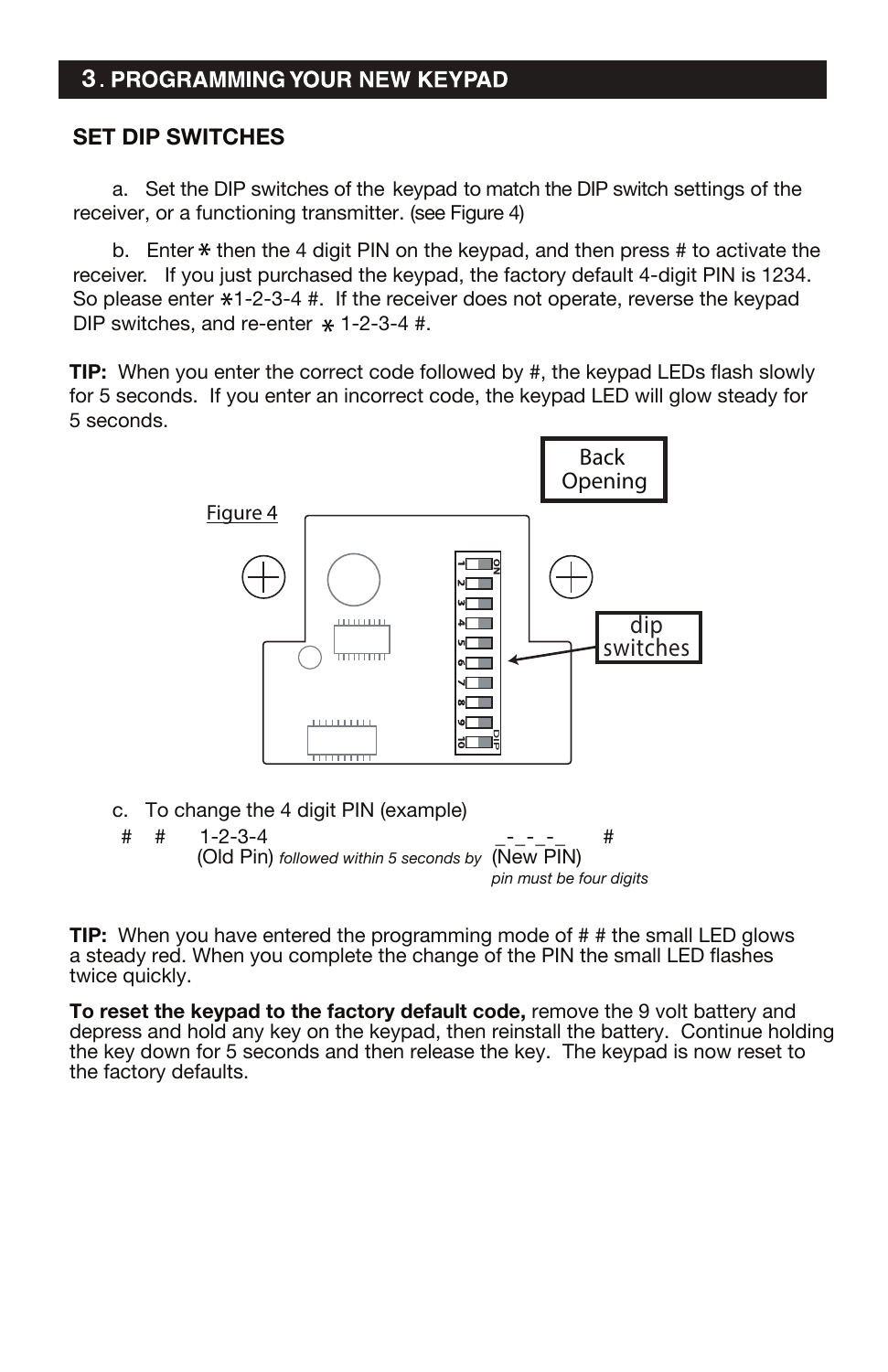# **4**

- Position the keypad on the garage door frame with the provided screws.
- Lift up the cover and insert the long screw above the keypad in the slot provided (a).
- Remove the battery cover and insert the second long screw in the lower slot (b).
- Replace the battery cover.

#### $\bullet$  0 #  $\widehat{\rho_\mathcal{D}}$ cover  $(b)$

 $123$ 456 789  $(a)$ 

# **5. RETURN TO DEFAULT SETTINGS**

## **Return to Default Settings**

- 1. Desconnect the power by removing the battery.
- 2. Press the  $\mathbf{1}$ ,  $\mathbf{4}$  , and  $\mathbf{7}$  keys simultaneously.
- 3. Re-connect the battery to power up the keypad.
- 4. Release the **1**, **4** , and **7** keys.
- **1** Note: The keypad is returned to the defaul "Master Code" [1] [2] [3] [4] . And all User Entry Codes are deleted.

### **Multi-color status LED**

ORANGE - Key depress

GREEN - Code was entered correctly and the keypad is transmitting

GREEN - Programming Mode

RED - (Flashing 3 times) Error was made in either programming mode or in code entry.

# **6**

If this transmitter triggers other doors in your neighborhood, change all your transmitters and receivers to a new code setting.

DO NOT let children use the keypad without adult supervision. Children can injure themselves, or others, if left unsupervised. Make sure all the required safety devices are installed before operating any door.

# **7**

The keypad is approved by the FCC and it complies with Part 15 of the FCC Rules. Its operation is subject to the following 2 conditions:

- 1. This device may not cause harmful interference.
- 2. The device must accept any interference that may cause undesired operation.

#### **WARNING:**

Changes or modifications to this unit not expressly approved by the party responsible for compliance could void the user's authority to operate the equipment. FCC ID: SU7DOLGDO433D